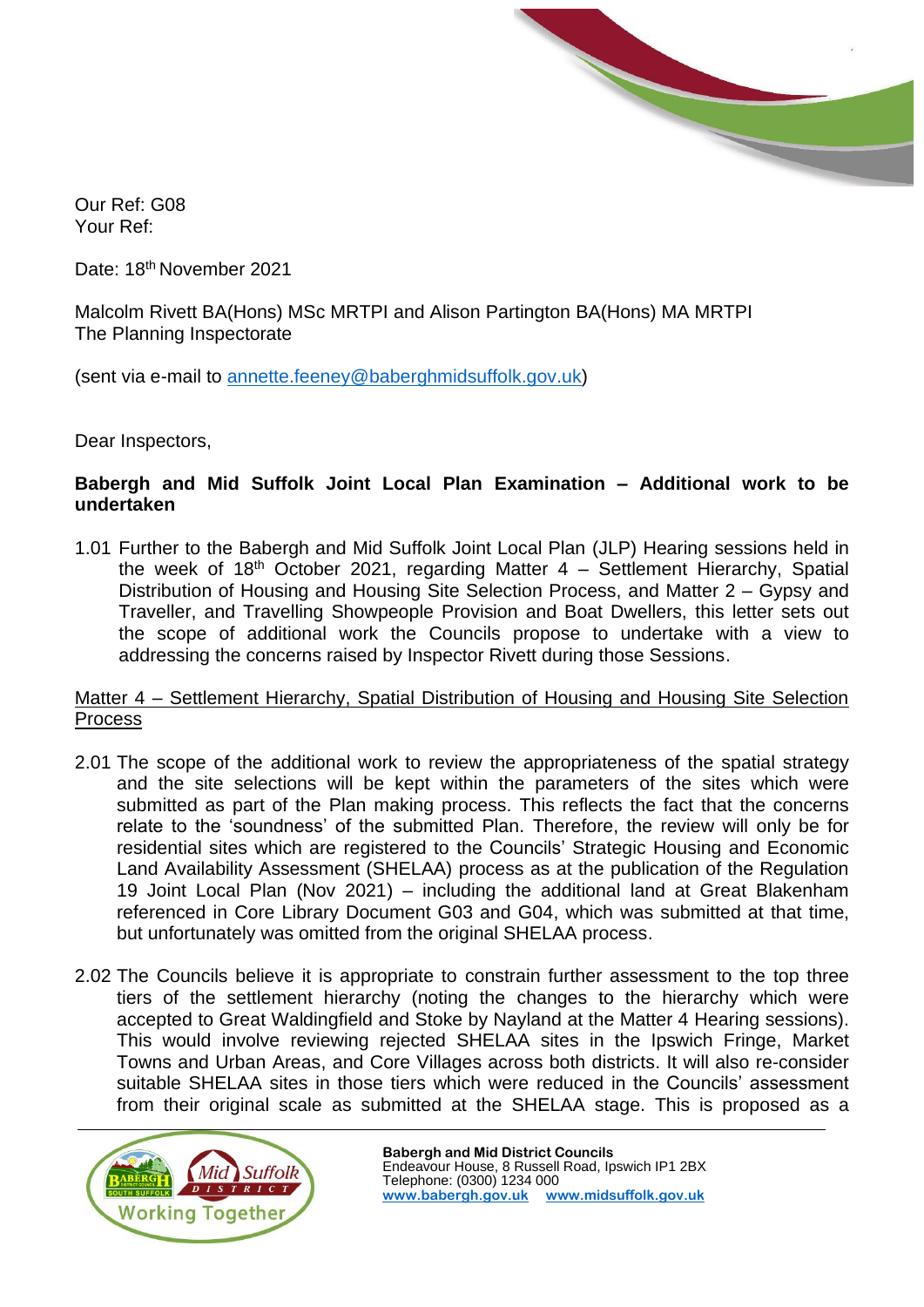proportionate and justified approach as the Plan generally identifies these locations as the most sustainable locations and where the largest levels of growth should take place. The Councils estimate that approximately 250 rejected SHELAA sites will be reconsidered under this method (approximately 300 sites in total were considered suitable in the original SHELAA exercise). The Councils consider it would be disproportionate to re-assess the approximately 350 rejected SHELAA sites in the lower tiers of the settlement hierarchy, having regard to the poorer sustainability credentials of those tiers.

- 2.03 Following the initial rejected SHELAA sites review, any sites which are identified as potentially suitable, will be considered further on a consistent basis through additional specialist evidence testing on heritage impact, landscape impact, highways suitability, infrastructure, flood risk and water quality/capacity. The findings of the additional testing will be considered in the final SHELAA suitability assessment.
- 2.04 Any sites which are then identified as suitable, will then be subject to Sustainability Appraisal (SA) to enable a comparable assessment to be made for each site, including the original sites assessed in the Submission Plan. Sites will be assessed on a parish by parish basis to retain consistency with the earlier assessment work.
- 2.05 An increasing and considerable volume of the objective housing needs can already be met by consented developments which the Councils believe is an important known aspect of future supply and is accordingly planned with infrastructure providers. Such consented developments form part of the baseline supply essentially because the Plan cannot withdraw existing consents. However, the Councils have noted some concerns as to whether a consent is a sufficient basis for an allocation. The Councils intend to review the planning status of all registered SHELAA sites up to the end of September 2021. Any SHELAA site (as the source for considering JLP allocations) either with extant planning permission or authority to approve subject to a S106 agreement at 30<sup>th</sup> September 2021 will be identified as a committed site for the purposes of the housing supply in Policy SP04. The Councils will consider what the implications may be of removing the identified committed sites (up to  $30<sup>th</sup>$  September 2021) as allocations from the Plan.
- 2.06 Netting off all committed sites updated as above, the Councils propose to re-consider the spatial distribution options in the SA. This will involve consideration of the new residual SHELAA capacity following the review work on previously rejected SHELAA sites. Any reasonable alternatives can be tested again through SA, which may also identify reasonable alternative options within the settlement hierarchy categories such as the Ipswich Fringe or Core Villages.
- 2.07 Following the conclusion of the above work on both site assessment and spatial distribution reviews, the Councils will confirm the position regarding the justification for the spatial distribution pattern and allocation of sites in the Plan. The Councils will continue to present the information separately for each district, reflecting the approach taken in the preparation of the Plan.

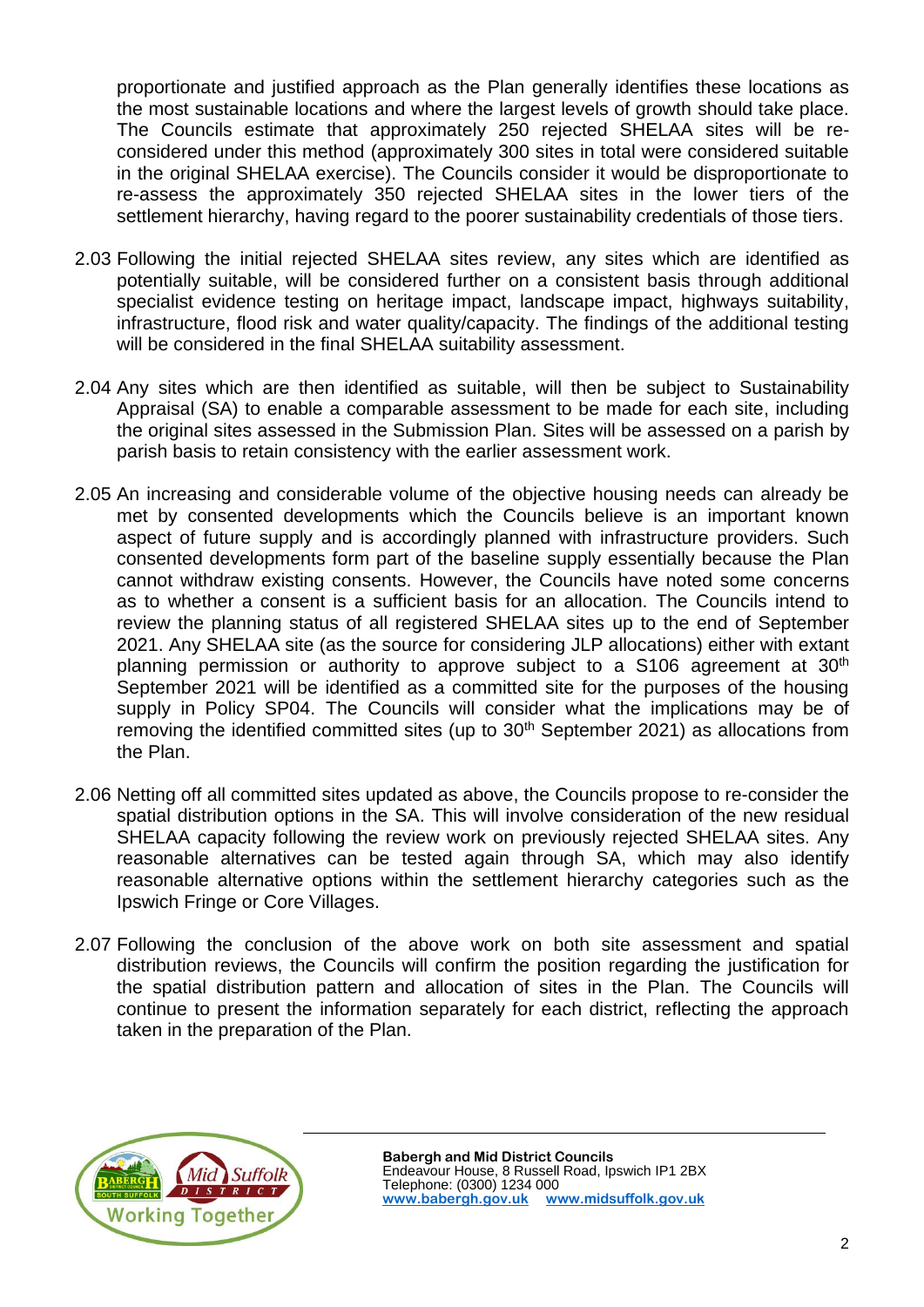# Matter 2 – Gypsy and Traveller, and Travelling Showpeople Provision and Boat Dwellers

- 3.01 The Councils outline below the scope of additional work to be undertaken, having had regard to the relevant representations to the Matter 2 Hearing issues. The Councils will engage further will relevant parties prior to commencement of the work with a view to producing Statements of Common Ground.
	- i. Update the Gypsy, Traveller, Travelling Showpeople and Boat Dwellers Accommodation Needs Assessment (May 2017) [Document EH03](https://www.midsuffolk.gov.uk/assets/Strategic-Planning/JLPExamination/CoreDocLibrary/E-EvidenceBase/Housing-EH/EH03-Final-ANA-Report-May-2017.pdf) for Babergh and Mid Suffolk Districts.
		- a) Using the methodology to assess accommodation needs in Chapter 6 (Gypsy and Traveller), Chapter 8 (Travelling Showpeople) and Chapter 10 (Boat Dwellers).
		- b) The update will need to consider the needs of both Gypsies and Travellers who meet the definition as set out in the Government's Planning Policy for Traveller Sites (Aug 2015) [Document C11](https://www.midsuffolk.gov.uk/assets/Strategic-Planning/JLPExamination/CoreDocLibrary/C-InternationalNationalDocs/C11-National-planning-policy-for-travellers-sites-Aug-2015.pdf) and those that do not.
		- c) An assessment of caravan dwellers will need to be undertaken.
		- d) Consider the data sources and evidence submitted to the JLP Examination.
		- e) Confirm needs from unauthorised developments in the Districts.
		- f) Seek to agree the approach with those involved in the JLP Examination, explaining how the needs of people who are homeless and living roadside and in homes are accounted for, together with net movement from housing and net movement into the area. References to the Councils' Strategic Housing Market Assessment – Part (May 2017) [Document EH02](https://www.midsuffolk.gov.uk/assets/Strategic-Planning/JLPExamination/CoreDocLibrary/E-EvidenceBase/Housing-EH/EH02-Ipswich-and-Waveney-Housing-Market-Areas-Strategic-Housing-Market-Assessment-Part-2-May-2017.pdf) and Partial Update (Jan 2019) [Document EH05.](https://www.babergh.gov.uk/assets/Strategic-Planning/JLPExamination/CoreDocLibrary/E-EvidenceBase/Housing-EH/EH05-SHMA-Part-2-update-2019.pdf)
		- g) Prepare Statements of Common Ground with the Showman's Guild and Matter 2 Hearing participants.
	- ii. Undertake an exercise to identify sites for allocation to meet identified needs.
		- a) To meet the five-year supply of specific, deliverable sites, and a supply of specific, deliverable sites or broad locations for growth for the plan period in accordance with the Planning Policy for Travellers Sites.
		- b) Call for Sites exercise.
		- c) Review of existing site capacity.
		- d) Review of Council-owned land and identification of land.
		- e) Collaborative approach with partner authorities and agencies in addressing shortstay transit provision and policy approach.

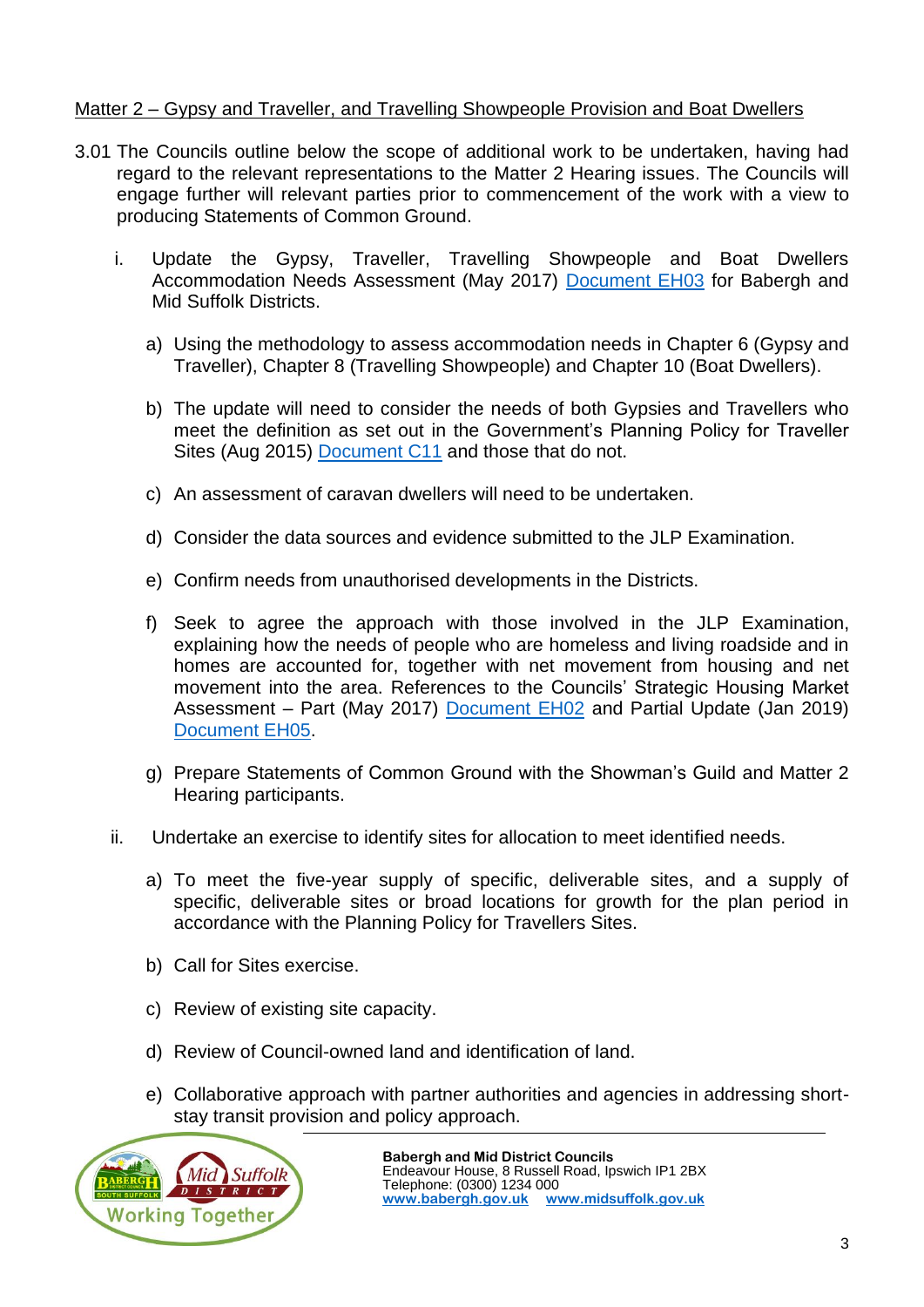- f) Review potential for net additional capacity for houseboat moorings.
- iii. Develop a proactive criteria-based policy for Gypsy and Traveller, and Travelling Showpeople proposals, to support appropriate development for those who both meet and do not meet the definition set out in the Planning Policy for Traveller Sites.

## Matter 8 – Healthy Communities and Infrastructure Policies

- 4.01 The Councils are undertaking a factual review of all the open spaces identified within the Joint Local Plan together with those identified at the Regulation 19 stage and during the Examination.
- 4.02 By way of an example, the information will be formatted and presented in a tabular form as the example below identifies.

| <b>Name</b><br>(including<br>map links) | <b>Parish</b> | <b>District</b> | <b>Typology</b>                    | Area<br>(ha) | <b>Source and Description</b>                                                                                                                               |
|-----------------------------------------|---------------|-----------------|------------------------------------|--------------|-------------------------------------------------------------------------------------------------------------------------------------------------------------|
| <b>Stone</b><br><b>Street Park</b>      | Crowfield     | Mid<br>Suffolk  | Parks and<br>Recreation<br>Grounds | 0.63         | Amendment to existing Local Plan<br>designation. Park with children's play area<br>and Multi Use Games Area (MUGA) for<br>informal football and basketball. |

### Matter 9 – Allocation Sites for Housing and Other Development and Settlement Boundaries

- 5.01 The Councils recognise the additional tasks required for Matter 9 that are included in the proposed programme of work, namely a review of the appropriateness of specific settlement boundaries in respect of:
	- a) recent permissions for development outside settlement boundaries;
	- b) any made or likely soon to be made Neighbourhood Plans which allocate sites outside settlement boundaries; and
	- c) representations objecting to settlement boundaries in specific locations.
- 5.02 The Councils will also review the site allocation policies to ensure a consistent approach to the number and detail of policy criteria, engaging with site promoters and statutory consultees who are objecting to the criteria.
- 5.03 The Councils anticipate that this work can be undertaken in parallel with the work to be undertaken on Matters 2, 4 and 8.

# Other Matters

6.01 In addition to the specific Matters set out earlier in this letter, the Councils continue to address all the actions arising from the respective Examination Hearing sessions and will complete these tasks alongside the additional work identified.

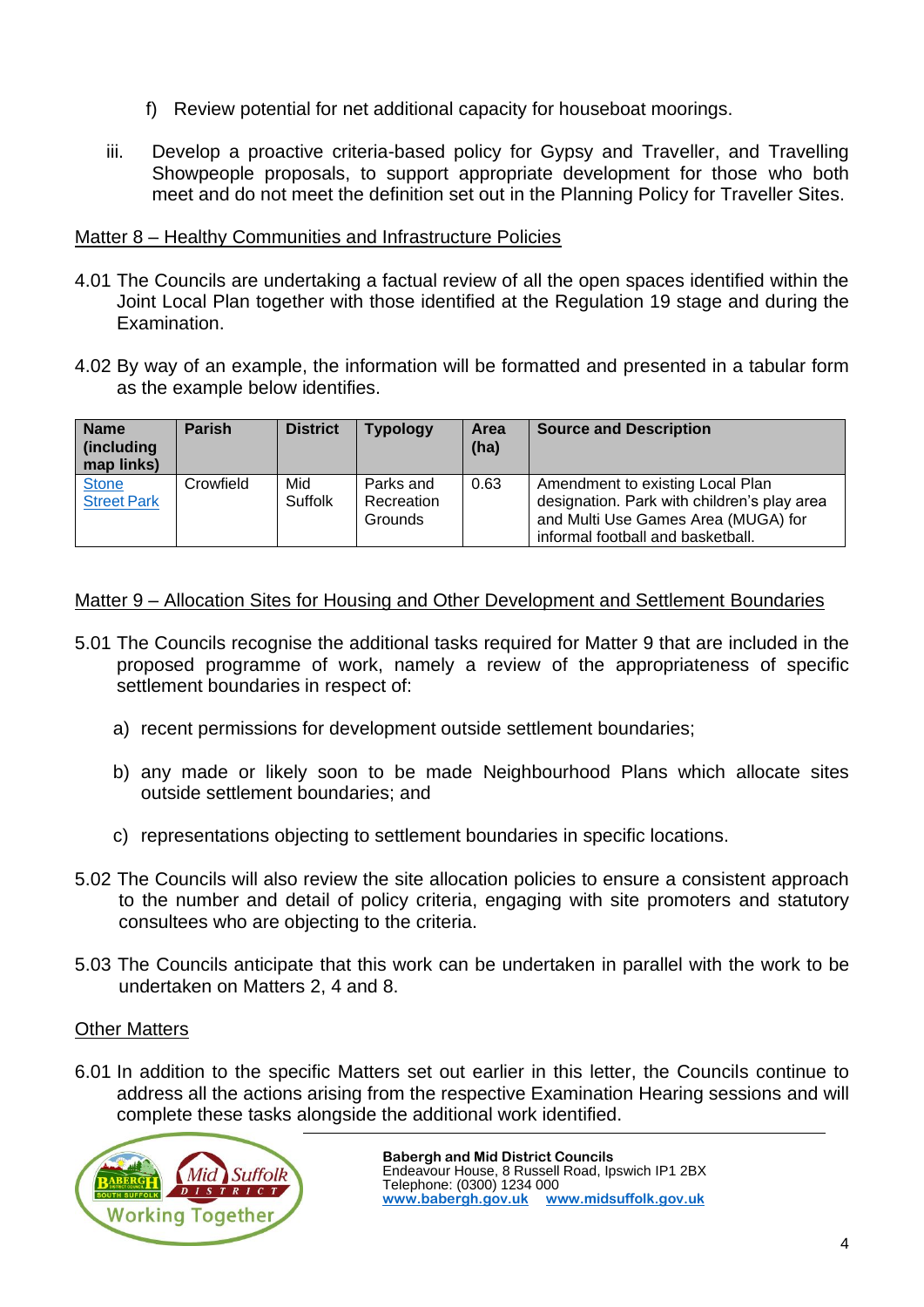**Timescale** 

| <b>Task</b>                                                                                                    | <b>Duration</b>               | <b>Description</b>                                |  |  |  |  |  |  |
|----------------------------------------------------------------------------------------------------------------|-------------------------------|---------------------------------------------------|--|--|--|--|--|--|
| Matter 4 - Settlement Hierarchy, Spatial Distribution of Housing and Housing Site                              |                               |                                                   |  |  |  |  |  |  |
| Selection Process - up to 12 months                                                                            |                               |                                                   |  |  |  |  |  |  |
| 1) Review of Strategic                                                                                         | Two months                    | Initial review of discounted                      |  |  |  |  |  |  |
| Housing and Economic Land                                                                                      |                               | sites in the three top tiers of                   |  |  |  |  |  |  |
| <b>Availability Assessment</b>                                                                                 |                               | the settlement hierarchy.                         |  |  |  |  |  |  |
| (SHELAA)                                                                                                       |                               |                                                   |  |  |  |  |  |  |
| 2) Specialist evidence                                                                                         | Four months to six months (to | Specialist evidence updates                       |  |  |  |  |  |  |
| updates for Matter 4 - Spatial                                                                                 | be determined)                | to follow the initial review of                   |  |  |  |  |  |  |
| <b>Distribution and Site</b>                                                                                   |                               | discounted sites. Timings                         |  |  |  |  |  |  |
| Selection                                                                                                      |                               | depended upon if more<br>detailed assessments are |  |  |  |  |  |  |
|                                                                                                                |                               | required.                                         |  |  |  |  |  |  |
| 3) Sustainability Appraisal                                                                                    | Four months                   | To follow specialist evidence                     |  |  |  |  |  |  |
|                                                                                                                |                               | assessments.                                      |  |  |  |  |  |  |
| 4) Review of Sustainability                                                                                    | Two months                    | To follow Sustainability                          |  |  |  |  |  |  |
| Appraisal findings and                                                                                         |                               | Appraisal.                                        |  |  |  |  |  |  |
| <b>Councils' statements</b>                                                                                    |                               |                                                   |  |  |  |  |  |  |
| Matter 2 - Gypsy and Traveller, and Travelling Showpeople Provision and Boat                                   |                               |                                                   |  |  |  |  |  |  |
| Dwellers - six months                                                                                          |                               |                                                   |  |  |  |  |  |  |
| 5) Gypsy and Traveller,                                                                                        | Three months                  | To update the current                             |  |  |  |  |  |  |
| <b>Travelling Showpeople and</b>                                                                               |                               | identified needs.                                 |  |  |  |  |  |  |
| <b>Boat Dwellers</b>                                                                                           |                               |                                                   |  |  |  |  |  |  |
| <b>Accommodation Needs</b>                                                                                     |                               |                                                   |  |  |  |  |  |  |
| Assessment (ANA) update<br>(including Caravan Dwellers)                                                        |                               |                                                   |  |  |  |  |  |  |
| Needs)                                                                                                         |                               |                                                   |  |  |  |  |  |  |
| 6) Assessment of sites for                                                                                     | Six months                    | To be undertaken alongside                        |  |  |  |  |  |  |
| <b>Gypsy and Traveller provision</b>                                                                           |                               | and after the ANA update.                         |  |  |  |  |  |  |
| 7) Review potential for net                                                                                    | Six months                    | To be undertaken alongside                        |  |  |  |  |  |  |
| additional capacity for                                                                                        |                               | and after the ANA update.                         |  |  |  |  |  |  |
| houseboat moorings                                                                                             |                               |                                                   |  |  |  |  |  |  |
| Matter 8 - Healthy Communities and Infrastructure Policies - four months                                       |                               |                                                   |  |  |  |  |  |  |
| 8) Factual review of open                                                                                      | Four months                   | Site visits to be undertaken.                     |  |  |  |  |  |  |
| spaces identified in the JLP                                                                                   |                               |                                                   |  |  |  |  |  |  |
| plus sites identified at                                                                                       |                               |                                                   |  |  |  |  |  |  |
| Regulation 19 stage and                                                                                        |                               |                                                   |  |  |  |  |  |  |
| through Examination                                                                                            |                               |                                                   |  |  |  |  |  |  |
| Matter 9 - Allocation Sites for Housing and Other Development and Settlement<br><b>Boundaries - six months</b> |                               |                                                   |  |  |  |  |  |  |
| 9) Appropriateness of                                                                                          | Six months                    | Conclusion of this task has a                     |  |  |  |  |  |  |
| specific settlement                                                                                            |                               | dependency upon Matter 4                          |  |  |  |  |  |  |
| boundaries                                                                                                     |                               | work.                                             |  |  |  |  |  |  |
| 10) Review site allocations                                                                                    | Six months                    | As set out in paragraph 5.02.                     |  |  |  |  |  |  |
| policy criteria                                                                                                |                               |                                                   |  |  |  |  |  |  |



**Babergh and Mid District Councils** Endeavour House, 8 Russell Road, Ipswich IP1 2BX

Telephone: (0300) 1234 000 **[www.babergh.gov.uk](http://www.babergh.gov.uk/) [www.midsuffolk.gov.uk](http://www.midsuffolk.gov.uk/)**